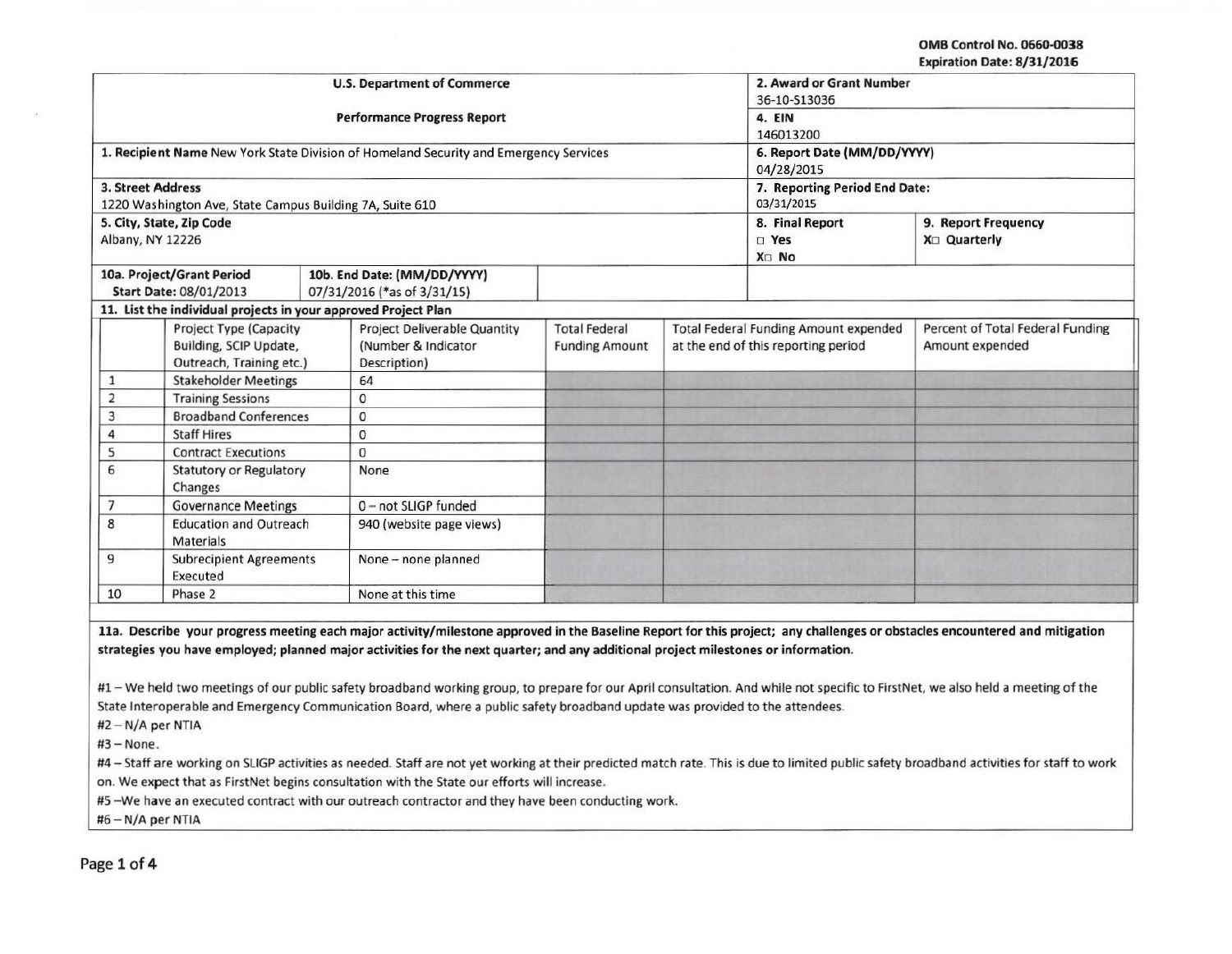#7 - Per NTIA, since our governance meetings are not SLIGP funded, this value will be 0 in the progress reports. However, a governance board meeting was held in March.

#8- Our website went operational at the end of December. According to Google Analytics, we received 940 page views for the quarter, 482 of them were unique page views.

#9 - None are planned.

#10 -No Phase 2 activities have been conducted yet. With the new guidance provided by NTIA and FirstNet on phase 2, we will be revising our budget.

11b. If the project team anticipates requesting any changes to the approved Baseline Report in the next quarter, describe those below. Note that any substantive changes to the Baseline Report must be approved by the Department of Commerce before implementation.

We need to remove our need for a website development contract (as this is being done internally and by our existing outreach contractor). This will be done at the same time as the Phase 2 modifications.

llc. Provide any other information that would be useful to NTIA as it assesses this project 's progress.

During Q6 we released our mobile data survey to counties and continue to collect the data during Q7. FirstNet scheduled New York's initial consultation for April 20<sup>th</sup> (Q8).

lld. Describe any success stories or best practices you have identified. Please be as specific as possible.

We believe the public safety broadband website is beginning to gain traction and will prove to be a good outreach tool.

12. Personnel

12a. If the project is not fully staffed, describe how any lack of staffing may impact the project's time line and when the project will be fully staffed.

12b. Staffing Table

| Job Title                       | FTE % | <b>Project(s) Assigned</b>                                                     | Change                               |
|---------------------------------|-------|--------------------------------------------------------------------------------|--------------------------------------|
| <b>SWIC</b>                     | 0.15  | Overall SLIGP and policy oversight and liaison                                 | Continues SLIGP/PSBB<br>Work.        |
| Radio Engineer (#1)             | 0.50  | SLIGP/State FirstNet Primary                                                   | Continues SLIGP/PSBB<br>Work.        |
| Radio Engineer (#2)             | 0.40  | Support SLIGP and FirstNet Activities                                          | <b>Continues SLIGP/PSBB</b><br>Work. |
| <b>Agency Budget Analyst</b>    | 0.40  | Supports communication's office budget/fiscal                                  | <b>Continues SLIGP/PSBB</b><br>Work. |
| Senior Administrative Analyst   | 0.15  | Supports office activities, including the Interop Board and its working groups | Continues SLIGP/PSBB<br>Work.        |
| Senior Administrative Assistant | 0.15  | Supports office outreach and project management efforts                        | Continues SLIGP/PSBB<br>Work.        |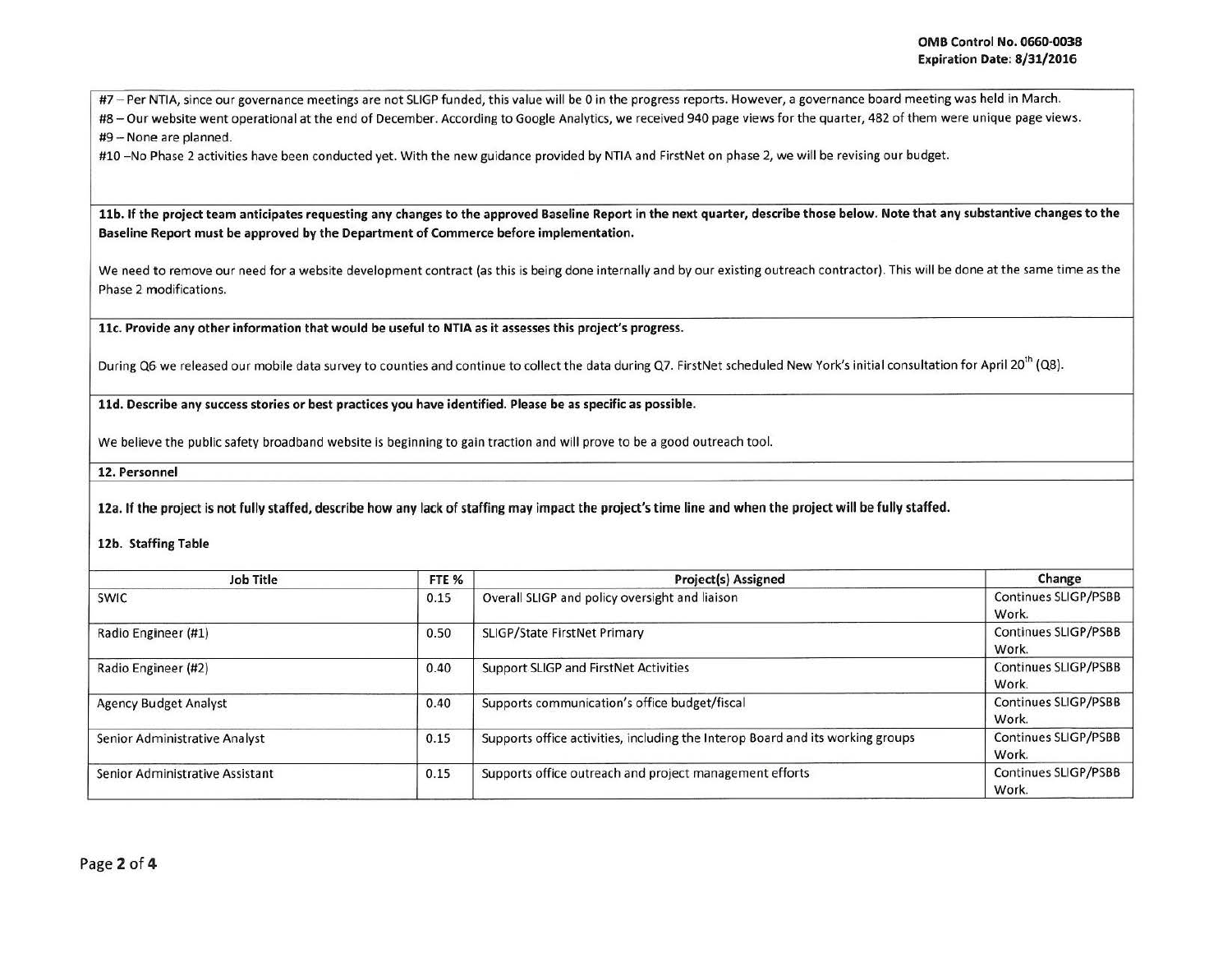|                                                                          |                                                 |                                                                                                                                                                                                                                                                                                                                   |                                                                        | Add Row                       | <b>Remove Row</b>                                             |                                      |                                                |                                                 |                          |
|--------------------------------------------------------------------------|-------------------------------------------------|-----------------------------------------------------------------------------------------------------------------------------------------------------------------------------------------------------------------------------------------------------------------------------------------------------------------------------------|------------------------------------------------------------------------|-------------------------------|---------------------------------------------------------------|--------------------------------------|------------------------------------------------|-------------------------------------------------|--------------------------|
|                                                                          |                                                 |                                                                                                                                                                                                                                                                                                                                   |                                                                        |                               |                                                               |                                      |                                                |                                                 |                          |
|                                                                          | 13. Subcontracts (Vendors and/or Subrecipients) |                                                                                                                                                                                                                                                                                                                                   |                                                                        |                               |                                                               |                                      |                                                |                                                 |                          |
|                                                                          |                                                 | 13a. Subcontracts Table - Include all subcontractors. The totals from this table must equal the "Subcontracts Total" in Question 14f.                                                                                                                                                                                             |                                                                        |                               |                                                               |                                      |                                                |                                                 |                          |
| Name                                                                     | <b>Subcontract Purpose</b>                      | Type<br>(Vendor/Subrec.)                                                                                                                                                                                                                                                                                                          | RFP/RFQ<br>Issued<br>(Y/N)                                             | Contract<br>Executed<br>(Y/N) | Start<br>Date                                                 | End<br>Date                          | <b>Total Federal</b><br><b>Funds Allocated</b> | <b>Total Matching</b><br><b>Funds Allocated</b> | Project and % Assigned   |
| New York<br>State<br>Technology<br>Enterprise<br>Corporation<br>(NYSTEC) | Outreach, project<br>management, support        | Vendor                                                                                                                                                                                                                                                                                                                            | Not<br>needed<br>(existing<br>State<br>contract)                       | Y                             | 08/01/<br>2013<br>(*approv<br>ed by<br>OSC<br>03/03/<br>2014) | 07/31/<br>2016                       | \$2,013,960.00                                 | \$0.00                                          |                          |
| TBD<br>(As noted<br>above, this<br>may not be<br>needed).                | Website development                             | Vendor                                                                                                                                                                                                                                                                                                                            | Likely<br>not<br>needed<br>due to<br>existing<br>state IT<br>contracts | $\mathsf{N}$                  |                                                               |                                      | \$84,864                                       | \$0.00                                          |                          |
|                                                                          |                                                 | 13b. Describe any challenges encountered with vendors and/or subrecipients.<br>No challenges at this time. We will likely extend our outreach contract, now that our SLIGP award has been extended. We have not decided if this will be a no-cost contract<br>extension, or if we will dedicate additional funds to the contract. |                                                                        | Add Row                       | <b>Remove Row</b>                                             |                                      |                                                |                                                 |                          |
| 14. Budget Worksheet                                                     |                                                 |                                                                                                                                                                                                                                                                                                                                   |                                                                        |                               |                                                               |                                      |                                                |                                                 |                          |
|                                                                          |                                                 | Columns 2, 3 and 4 must match your current project budget for the entire award, which is the SF-424A on file.<br>Only list matching funds that the Department of Commerce has already approved.                                                                                                                                   |                                                                        |                               |                                                               |                                      |                                                |                                                 |                          |
| Project Budget Element (1)                                               | Awarded (2)                                     | <b>Federal Funds</b><br><b>Approved Matching</b><br>Funds (3)                                                                                                                                                                                                                                                                     |                                                                        | <b>Total Budget</b><br>(4)    |                                                               | <b>Federal Funds</b><br>Expended (5) | <b>Approved Matching Funds</b><br>Expended (6) |                                                 | Total Funds Expended (7) |
| a. Personnel Salaries                                                    |                                                 | \$0                                                                                                                                                                                                                                                                                                                               | \$706,815                                                              | \$706,815                     |                                                               | \$0                                  | \$57,713.56                                    |                                                 | \$57,713.56              |
| b. Personnel Fringe Benefits                                             |                                                 | \$0                                                                                                                                                                                                                                                                                                                               | \$405,995                                                              | \$405,995                     |                                                               | \$0                                  | \$31,794.24                                    |                                                 | \$31,794.24              |
| c. Travel                                                                |                                                 | \$301,320                                                                                                                                                                                                                                                                                                                         | \$0                                                                    | \$301,320                     |                                                               | \$14,975.85                          | \$0                                            |                                                 | \$14,975.85              |
| d. Equipment                                                             |                                                 | \$0                                                                                                                                                                                                                                                                                                                               | \$0                                                                    | \$0                           |                                                               | \$0                                  | \$0                                            |                                                 | \$0                      |